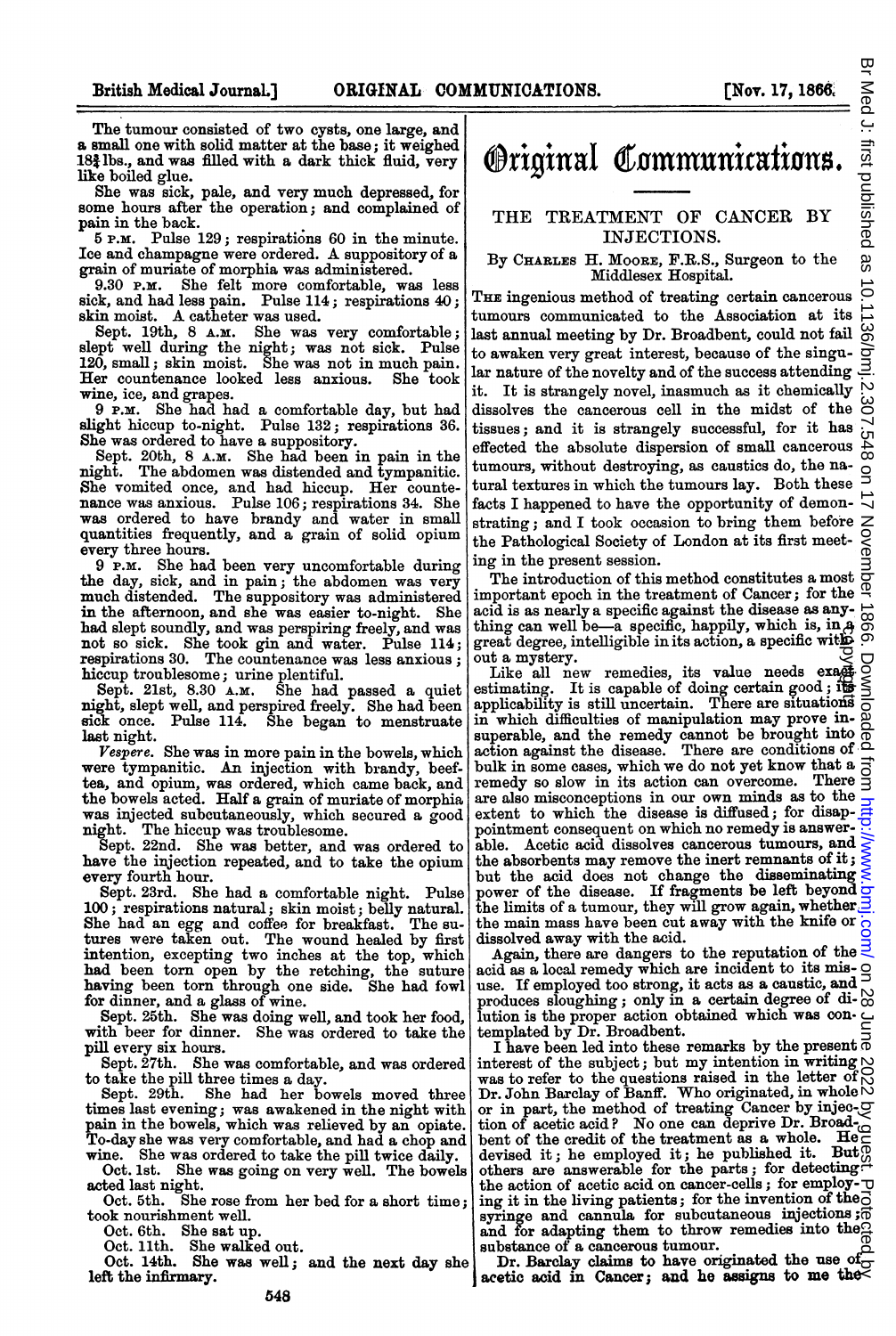credit of having first treated Cancer by injection. I do not know whether either claim can be substantiated.

- -~~~~~~~~~~~~~~~~~~~~~~~~~~~~~~~~~~~~~~~~~~~~~~~~~~~~~~~~~~~~~~~~~~

That Dr. Barclay's suggestion was independent and original, I have no question; it needs only to peruse the account of his valuable comparative experiments with the citric, acetic, and carbolic acids, to perceive that he had obtained good results from the use of acetic acid in Cancer in the living subject. I was aware of his observations, having carefully read his paper at the time of its publication, and afterwards employed the carbolic acid, according to the form he recommended, on some of my patients at the Mffiddlesex Hospital. Nothing was further from my intention than to ignore Dr. Barclay's work, of which I do not doubt that, as it certainly contributed to our knowledge of the use of acetic acid, it may also have led up to the choice of it by Dr. Broadbent. It was in connection with the method of injecting cancerous tumours, not with the superficial treatment of them when ulcerated; and it was in contrast with my own injections of other substances, that <sup>I</sup> referred to Dr. Broadbent's happy selection of the acetic acid.

This acid had, in fact, been thought of, and actually used, in the treatment of Cancer before 1866. My former colleague at the Middlesex Hospital, Mr. Mitchell Henry, when he had not yet con-descended from Surgery to Politics, was in the habit of giving it to his Cancer patients as an internal remedy, on this very account of its action on the cells under the microscope. Mr. Henry retired from the profession in 1862. And <sup>I</sup> was once informed by Mr. Charles Hawkins, that Sir Benjamin Brodie used this remedy in the local treatment of an open Cancer of the breast. Dr. Barelay has had the satisfaction which always accompanies the exercise of ingenious and original thought, and that of extending our knowledge of the action of acetic acid; but it does not appear that he has the additional pleasure of having been the first to discover its usefulness in Cancer.

My own connection with this treatment is not that of an originator. At least, <sup>I</sup> did not, in my remarks on October 16th, intend to make that claim. I said that, "as the hypodermic injection-syringe was so much in use at present, it would be surprising if it were not employed in the treatment of Cancer." And I said, speaking inexactly, that I had for a year or two, or a year and a half, been trying various remedies introduced in this manner in the treatment of that disease.

Whether <sup>I</sup> really first used injections in the treatment of Cancer <sup>I</sup> do not know. In a London hospital our proceedings are so public, that that which we originate may be adopted by others as usual treatment, and may be afterwards published without reference to the inventor, and certainly without the intention of depriving him of the credit of his thought. But Dr. Barclay's letter has led me to refer to my notes, and to cull from them the following history of my doings.

In a clinical lecture on Surgery, which I delivered on June 30th, 1860, 1 detailed a case of Lupus exedens in a young woman, which had destroyed the tip and one ala of the nose, had split the lip, and extended far into the nostril. After failing to arrest the disease by ordinary treatment and superficial caustics, I injected, at Mr. De Morgan's suggestion, perchlo-ride of iron into the tissues beneath the disease. At that part the Lupus was stopped; elsewhere it went on. In the same lecture, I suggested that the plan was applicable to the treatment of Cancer. application of the method of injection to Cancer is thus due to advice from Mr. De Morgan in what was practically a similar disease. And <sup>I</sup> am disposed to

attribute to this hint from him the direction of my thoughts to that treatment of Cancer by zinc after incisions, which I adopted first in a vast Rodent Cancer of the face, and which has been since frequently practised for those gigantic ulcers with surprisingly successful results. My first patient so treated lived in comfort for three years, until the age of 75; and I presented her before the British Medical Association at its meeting in the College of Physicians in London. The same hint, and its result in the cases of Lupus and Rodent Cancer, led me on to apply solid zinc and zinc paste to the wound after removing a cancerous breast; but, in Mr. De Mor-gan's mind, his thought produced the more prac-tically and widely useful plan of treating all wounds, cancerous or not, with the zinc in solution.

<sup>I</sup> next find in my notes sundry thoughts on the Treatment of Cancer, from which I extract the following.

" Treatment of Cancer. It seems to me clear that our methods of treatment for cure fail for want of quantity and continuousness of application. Some medicines cannot be administered in more than a small dose; and we already know that within the limits of their tolerance by the system they are use-less for the cure of Cancer. Of this kind is arsenic, which influences solid new growths, but kills without curing.

" But if we would alter cell-growth in the body, we must have a long continued stream of the medicinal agent flowing through the Cancer. It might be introduced through the skin, as by a long residence in a bath of it, or by wearing it inside a caoutchoue dress. It might be made to saturate the liver by profuse and repeated enemata. It might be inhaled. Only, whatever the substance chosen, there should be enough of it, and it should be long continued.

" Whether the Cancer be at first local or constitutional, it is usually already diffused through the system when Surgeons operate. From its earliest existence, a cancerous tumour contaminates the system and invades adjoining tissues. These are its first victims, and glands next, which have no power to eliminate its surplus or refuse. then upon the right track in merely extirpating the tumour? We know nothing of <sup>a</sup> constitutional remedy; have we the completest local one? Subcutaneous injection might do with local deposit what other organs could not-neutralize, dissipate, render it innocuous.

"We want not merely to extirpate the tumour, but to remove adjoining blastema. Could acetate or perchloride of iron, or chloride of zinc, or chlorine, or what not, much diluted, be driven into the tissues all round a growth, beneath it, into it? The tumour might be injected with undiluted, the tissues with diluted solutions. And, after a cutting operation and cicatrisation, could the same be done with the whole

region ? " Slow daily injection, as diffuse as emphysema, to wear out the propensity to the disease or to destroy the material of it.

" What is wanted to destroy the tendency to recur in tissues and in glands, is a cutaneous and subcu-taneous application of the chloride of zinc. The skin should be soaked in it; the subjacent tissues flooded with it, until the Cancer growing elements wear out. The whole region leading to the axillary gland should be acted on, and the tendency of Cancer of the breast to grow towards the clavicle should be observed.

" Should this seem effective, some less painful way of arriving at the same result might be discovered.

"If it saved from recurrence, it might also be of service to destroy a young growth, when extirpation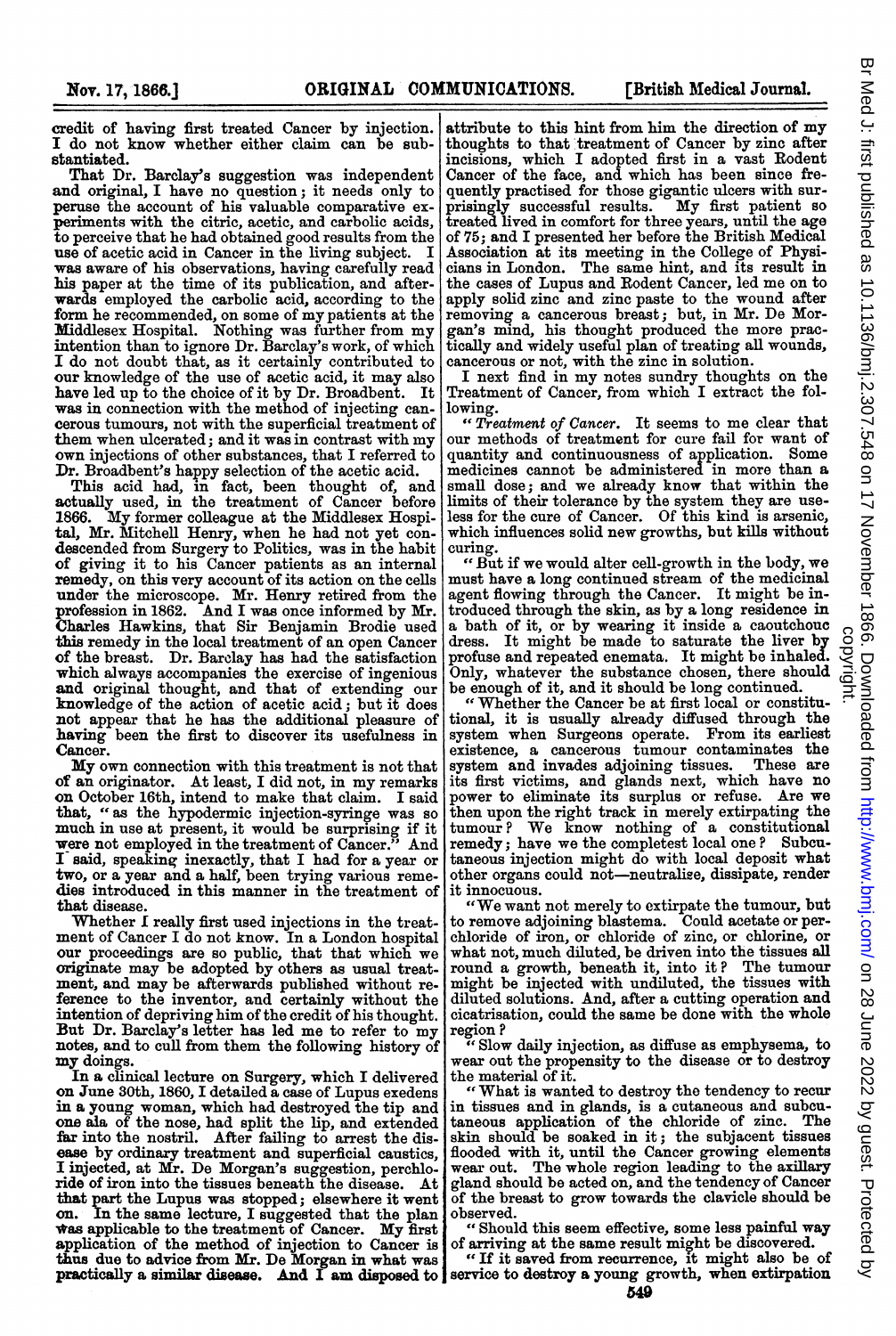Br Mec

was objected to. The progress to glands by the natural circulation would be the means of acting on them, if not diseased; but if diseased they also should be punctured.

" In the beginning of such treatment of the primary tumour, would any advantage come from underbind-ing the absorbent vessels below the edge of the pec toral with a wire ligature; so only as to interrupt the current, but not to obliterate and cut through them, as in vaxicocele ? The changes in the primary tissues would perhaps be more complete, if the injected liquid or gas did not so readily run off by those vessels."

Though these suggestions were committed to paper from time to time as they occurred to me in 1859-64, <sup>I</sup> did not put my thoughts into execution until 1865, when I had some syringes and sharp-<br>pointed cannuls prepared for the purpose. I first injected into an advanced case of epithelial Cancer of the face <sup>a</sup> solution of twenty grains of the chloride of zinc to the ounce of water. The effect was severe zinc to the ounce of water. The effect was severe pain, which was over in an hour and a half, and cedema around the diseased parts which were infiltrated with the liquid. I have not kept the date of

The next case was one of Cancer of the breast, sent me by Dr. Rowe of Margate. The disease was in an advanced stage, and unfit for ordina. operations. My report of the injection is as follows.

Nov. 10th, 1865. The parts being all quiet, though the dull vascularity of the skin towards the sternum continued, <sup>I</sup> made the first injection to-day. Having <sup>a</sup> long silver cannula, steel pointed, screwed on a vulcanite syringe, and in order, I filled it with a solution of chloride of zinc in distilled water, of the strength of one grain to one ounce. Then, introducing the cannula about an inch from the middle of the sternum below the red part, I slowly thrust it up in the subcutaneous tissue for two inches. <sup>I</sup> held it steady for a minute or two, that the bleeding in the track of the puncture might cease, and then slowly injected three drachms of the solution. No hemorrhage occurred; the fluid formed a long bulging prominence, which soon spread out and lost its tension; and, on withdrawing the cannula, no fluid escaped. I dressed it with collodion. The puncture hurt a good deal; and she complained of the stinging of the solution the instant <sup>I</sup> began to inject it. This latter pain was at once relieved when the cold collodion was laid on, but it returned, and then gradually lessened.

Subsequently, within a brief time, the pain recurred and became severe. It kept her awake till 3A.

Nov. 11th. There was swelling over the injected spot and along the chest for two or three inches towards the axilla; redness of the skin from the same spot over the fold below it to the furrow next adjoining; much tenderness over the spot and soreness to the mesial line, the inner end of the right clavicle, and rather beyond the redness outwards. No inconvenience in the armpit or tumour. She had suffered so much that she determined to leave to-day. Lest the injected spot should suppurate, <sup>I</sup> ordered a lead

lotion, and requested her to show it on Monday. before going to the country. The redness and swelllag had much diminished, and they were now chiefly concentrated over the small remaining swelling from unabsorbed injection. This part was still, but much less, tender; and the integument over it seemed a little more supple than before the injection was made.<br>There was now no more appearance of suppuration. There was now no more appearance of suppuration. This excessive and long continued pain, which

had led to the patient's abandoning the plan of and apparently sloughed.

treatment, may have been simply due to the chloride of zinc as such. Or it may have been more than usually severe on account of the contact of such a  $\frac{1}{\alpha}$ <br>liquid with the deep surface of over-vascular and  $\frac{1}{\alpha}$ liquid with the deep surface of over-vascular and over-sensitive integument. Or it may have been the result of throwing in a quantity so large as to keep too much in contact with the tissues, and for too long a time.

In the first case, it is remarkable that the pain  $\tilde{\circ}$ should have continued so long with one grain to the  $\omega$ ounce, whilst with twenty grains to the ounce the pain was over in an hour and a half. In this latter, however, I threw in two drachms of the liquid, of which not more than one drachm remained. The  $\overline{\omega}$ result, both in that and in this case, was inflamma- $@$ tion, without suppuration, and in each patient it far exceeded what I desired to produce; namely, a modi-fication of the nutrition of the local textures. Nevertheless, I have confidence in the zinc, if it be reduced to a bearable strength. I had a solution of pure chlorine prepared, hoping to try it in Mrs. P.

In the second case, the pain may be evaded by  $\frac{1}{60}$ making the injection under uninflamed skin, and parts having no tenderness. It is worthy of special notice, that though so irritating, the solution was not of a kind to produce suppuration; a fact closely corresponding with Mr. De Morgan's observation of the result of applying zinc on raw surfaces. It prevented the formation of pus, even by a tissely already prone to it.

The third suggestion refers also to what may be  $\frac{\alpha}{4}$ avoided in future. Whatever liquid I may throw in, which is capable of producing irritation, must be incomparities might be better. By one puncture in the skin half a drachm might be thrown in in different directions, then might be better. By one puncture in the skin half  $\Box$ a drachm might be thrown in in different directions, the north, east, south, and west, of the com-<br>nass. When thus brought into contact with more When thus brought into contact with more there is more probability, both of its early  $\overline{D}$  issue, there is more probability, both of its early  $\overline{D}$ diffusion and of its speedy chemical union with the

albumen of the tissues.<br>Feb. 10th, 1866. Mrs. P. was sent back by Dr. Rowe. Feb. 10th, 1866. Mrs. P. was sent back by Dr. Rowe. She had lately lost some sloughs from deep parts of the breast, which she extracted through the chinks. At the bottom of these were now deep clean cancerous ulcers. She suffered much during their detachment. The whole mass was smaller than it had been, and looked quiet. There was no increase of the axillary disease, and she suffered little at present. The injected spot was not now larger than an almond, was red on the surface, was tender, and fluctuated.

After this, I made trial of a still stronger solution of the chloride of zinc. The case was one in which Cancer was recurrent in the cheek after an operation. <sup>I</sup> extract from my notes the account of so much as relates to the injections.

Dec. 21st, 1865. The wound was granulating healthily in all but two parts; at the lower lip and along an inch of its lowest edge. At both these  $\bar{\phi}$  parts, the granulations are prominent, the skin firm,  $\Delta$ parts, the granulations are prominent, the skin firm, and the appearance cancerous. I injected chloride of zinc, forty grains to the ounce, into and beyond the cancerous parts; introducing the sharp fine cannula on the granulating surface and injecting in various directions a few drops of the liquid. Very sharp pain (he compared it to an adder's sting) immediately came on, and continued more than two hours. The next day there was whitening of the cancerous granulations without slough, and some cedema and trifling swelling of the lips and cheek, and of the neck near the lower injected edge. The day following it had nearly subsided.

g it had nearly subsucu.<br>Dec. 25th. The injected parts had dried, shrunk, g